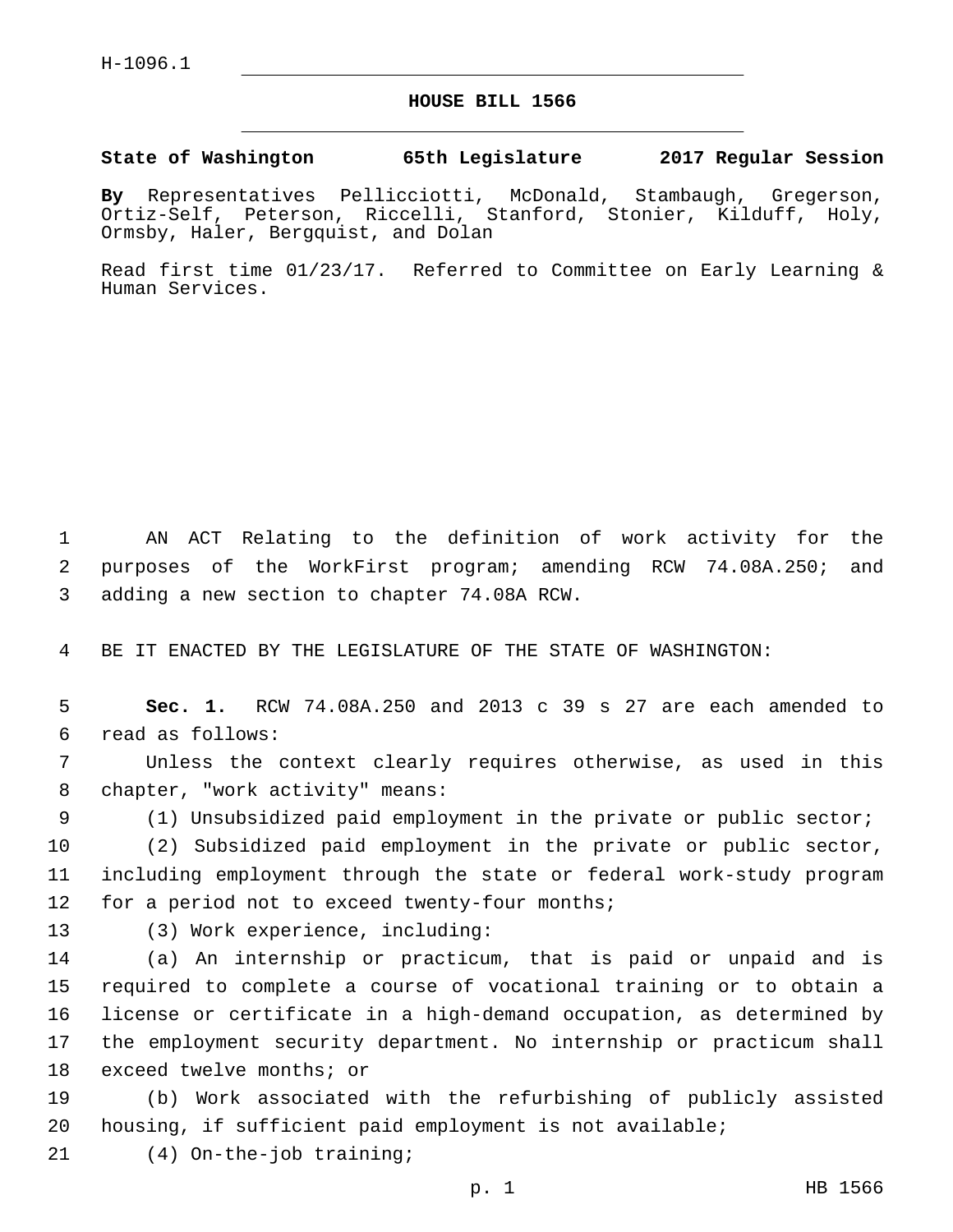- 
- (5) Job search and job readiness assistance;1

 (6) Community service programs, including a recipient's voluntary service at a child care or preschool facility licensed under chapter 43.215 RCW or an elementary school in which his or her child is 5 enrolled;

 (7) Vocational educational training, not to exceed ((twelve)) twenty-four months with respect to any individual;7

8 (8) Job skills training directly related to employment;

 (9) Education directly related to employment, in the case of a recipient who has not received a high school diploma or a high school equivalency certificate as provided in RCW 28B.50.536;

 (10) Satisfactory attendance at secondary school or in a course of study leading to a high school equivalency certificate as provided in RCW 28B.50.536, in the case of a recipient who has not completed 15 secondary school or received such a certificate;

 (11) The provision of child care services to an individual who is 17 participating in a community service program;

 (12) Internships, that shall be paid or unpaid work experience performed by an intern in a business, industry, or government or 20 nongovernmental agency setting;

 (13) Practicums, which include any educational program in which a student is working under the close supervision of a professional in an agency, clinic, or other professional practice setting for 24 purposes of advancing their skills and knowledge;

 (14) Services required by the recipient under RCW 74.08.025(3) 26 and 74.08A.010(4) to become employable;

 (15) Financial literacy activities designed to be effective in assisting a recipient in becoming self-sufficient and financially 29 stable; and

 (16) Parent education services or programs that support development of appropriate parenting skills, life skills, and 32 employment-related competencies.

 NEW SECTION. **Sec. 2.** A new section is added to chapter 74.08A 34 RCW to read as follows:

 The joint legislative audit and review committee must review the impact of extending the amount of vocational training time that qualifies for work activity from twelve months to twenty-four months. 38 The review must include: